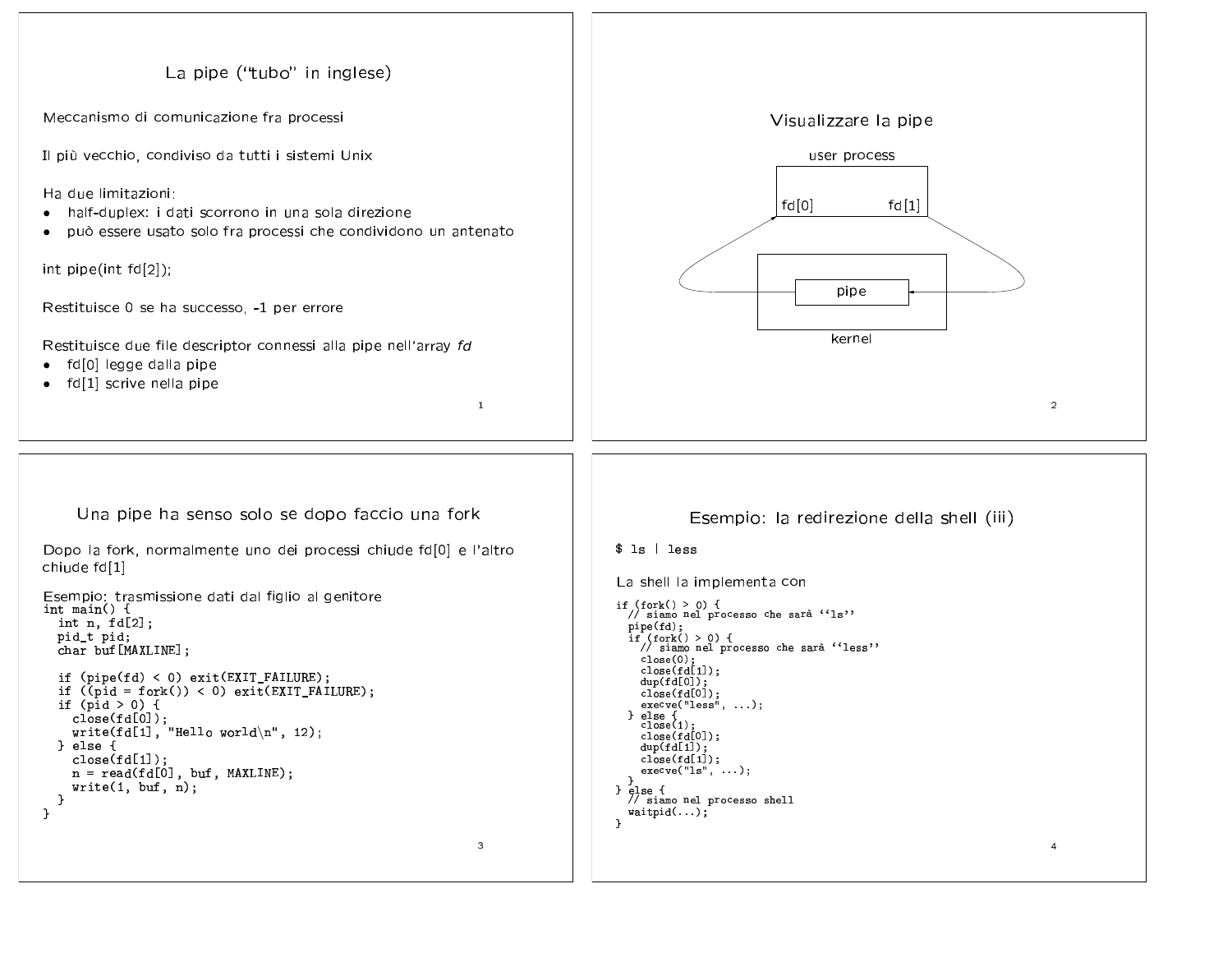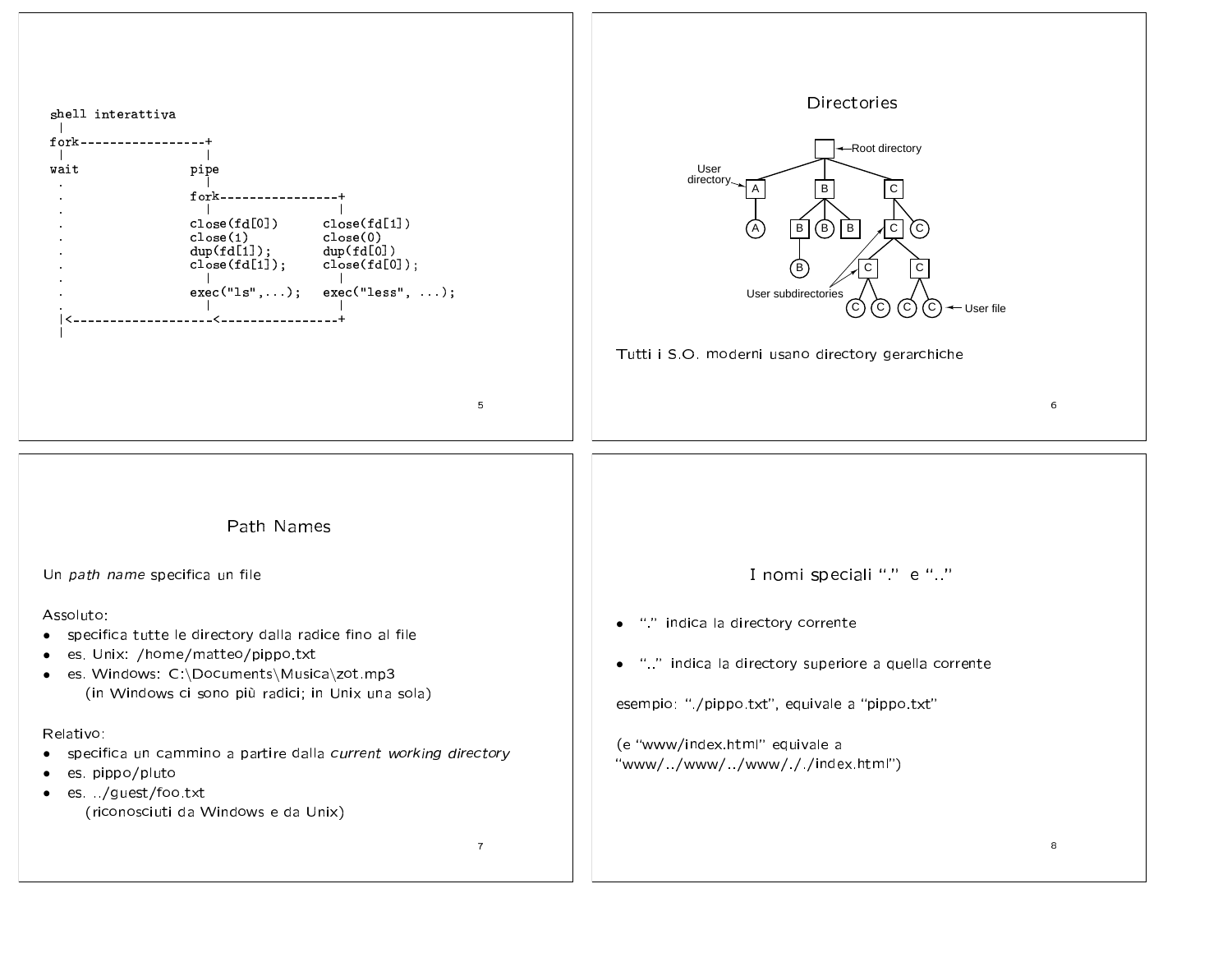| Directories                                                                                                                                                                          | Operazioni sulle directory                                                                                                                                                                                                    |  |
|--------------------------------------------------------------------------------------------------------------------------------------------------------------------------------------|-------------------------------------------------------------------------------------------------------------------------------------------------------------------------------------------------------------------------------|--|
| Una directory è una tabella che associa il nome di un file alla sua<br>locazione sul file system                                                                                     | • Link: "collega" un file a una directory<br>Unix: comando $ln(1)$ , syscall $link(2)$<br>Unlink: "scollega" un file da una directory<br>$\bullet$<br>Unix: comando rm(1), syscall unlink(2)                                  |  |
| Cosa deve fare open("/home/matteo/foo.txt", O_RDONLY); ?<br>0. apri "/", e cerca "home"<br>1. apri "home" e cerca "matteo"<br>2. apri "matteo" e cerca "foo.txt"<br>3 apri "foo txt" | In Unix, un file (regolare) può apparire in più di una directory<br>(hard link)<br>$\Rightarrow$ un file è veramente cancellato se sono rimossi tutti i link<br>• Attraversamento: quando accedo a un file che sta "sotto" la |  |
| Ad ogni passo la ricerca può fallire (es. file not found, mancano i<br>permessi)                                                                                                     | directory<br>Creazione: in Unix, comando mkdir(1), syscall mkdir(2)                                                                                                                                                           |  |
| Per ogni directory sul cammino, devo avere il permesso "x"<br>9                                                                                                                      | $\bullet$<br>Rimozione: comando rmdir(1), syscall rmdir(2)<br>$\bullet$<br>10                                                                                                                                                 |  |
| Lettura dei contenuti di una directory                                                                                                                                               | Implementazione dei file system                                                                                                                                                                                               |  |
| In Unix, una directory è un file                                                                                                                                                     | Scopo: organizzare i dischi (collezioni di blocchi) in File Systems                                                                                                                                                           |  |
| (in Unix, tutto è un file)                                                                                                                                                           | (collezioni di file)                                                                                                                                                                                                          |  |
| Posso (in teoria) esaminare il contenuto di una directory con open(2)<br>$e$ read $(2)$                                                                                              | Come trovare i blocchi che appartengono a un file $X$ ?<br>Come trovare i blocchi liberi?                                                                                                                                     |  |
|                                                                                                                                                                                      |                                                                                                                                                                                                                               |  |
| Il formato della directory dipende dal tipo di file system                                                                                                                           | Come rappresentare le directory?                                                                                                                                                                                              |  |
| $\Rightarrow$ meglio usare le funzioni di libreria opendir(3), readdir(3), close-<br>dir(3)                                                                                          | Dove conservare gli attributi dei file?                                                                                                                                                                                       |  |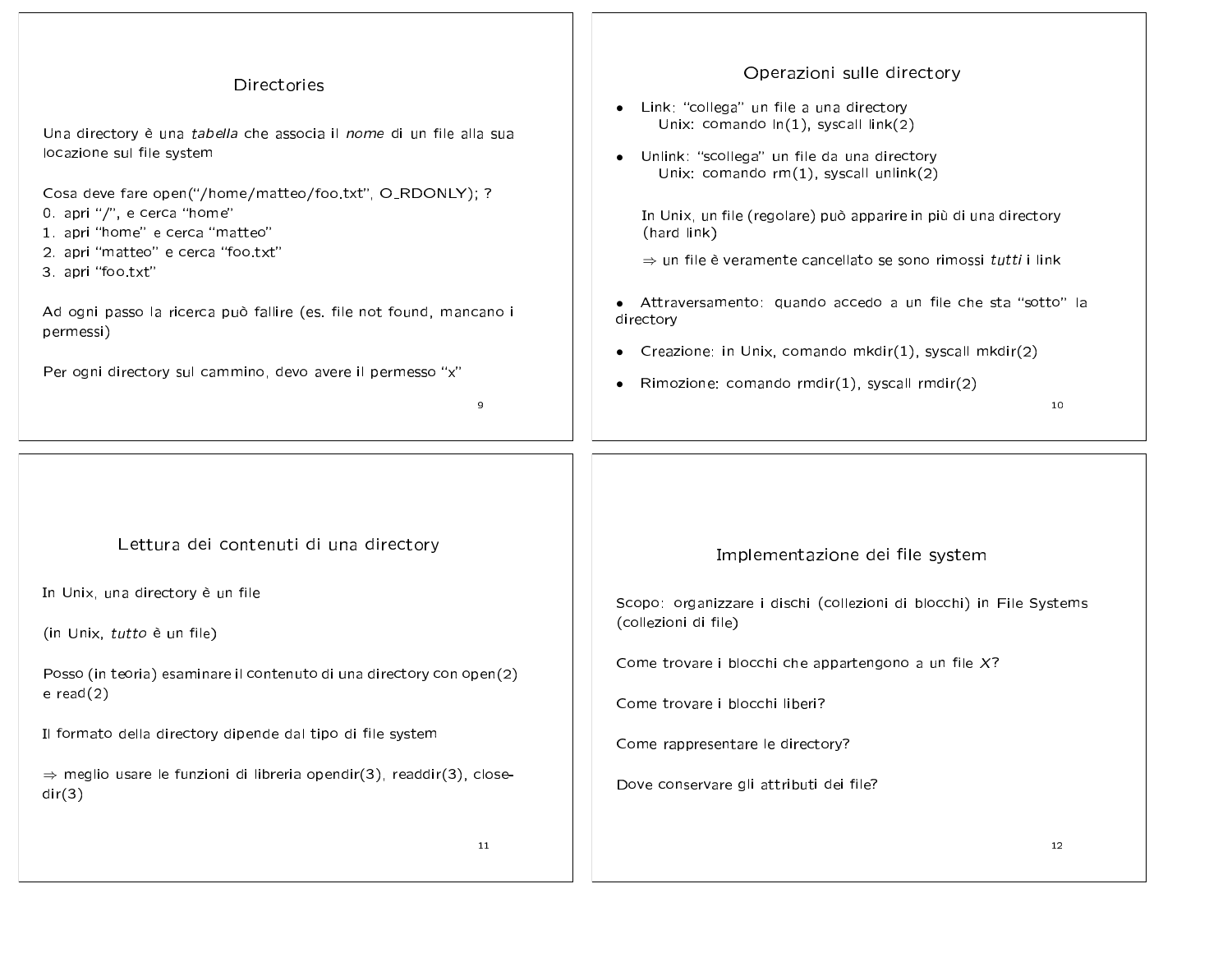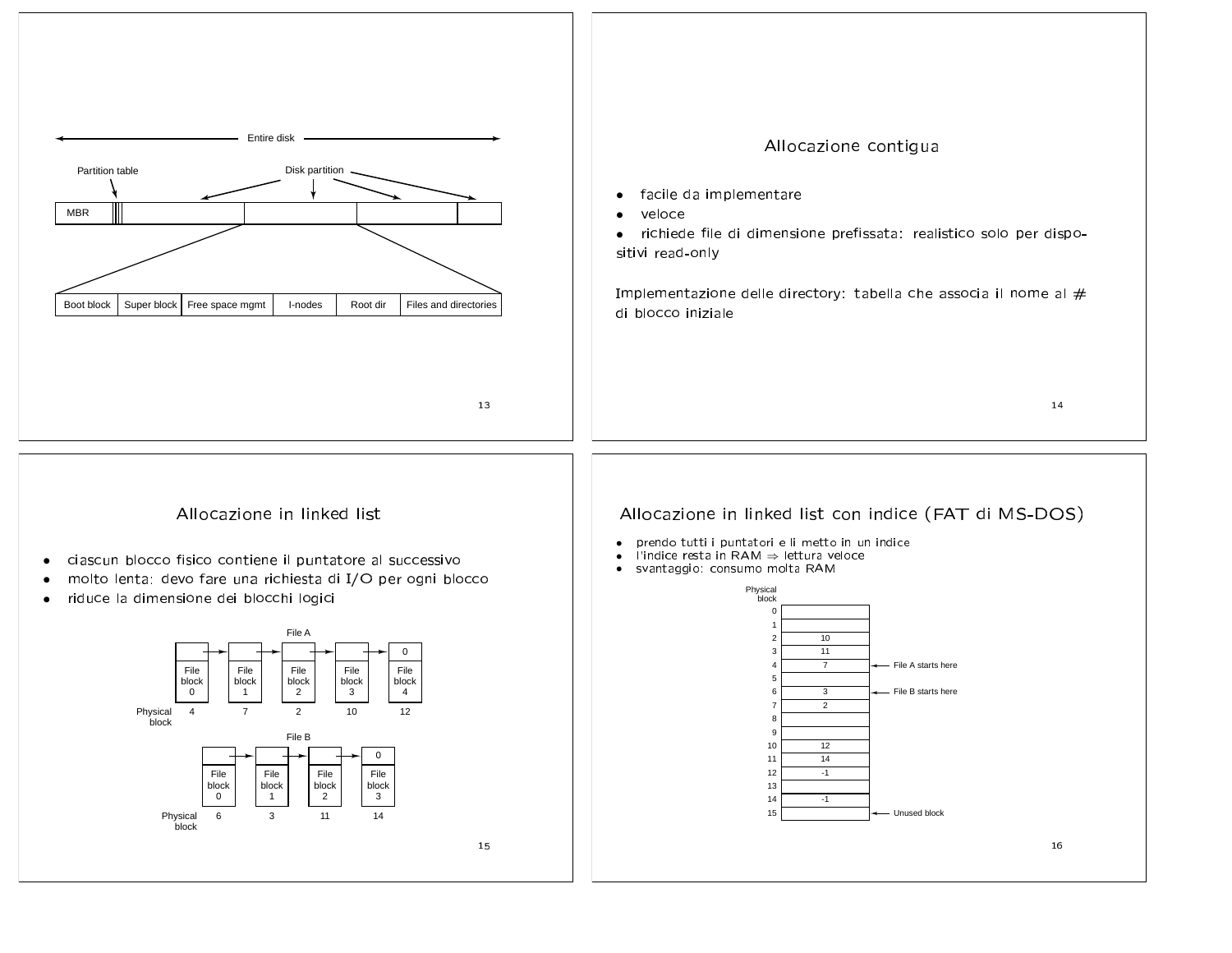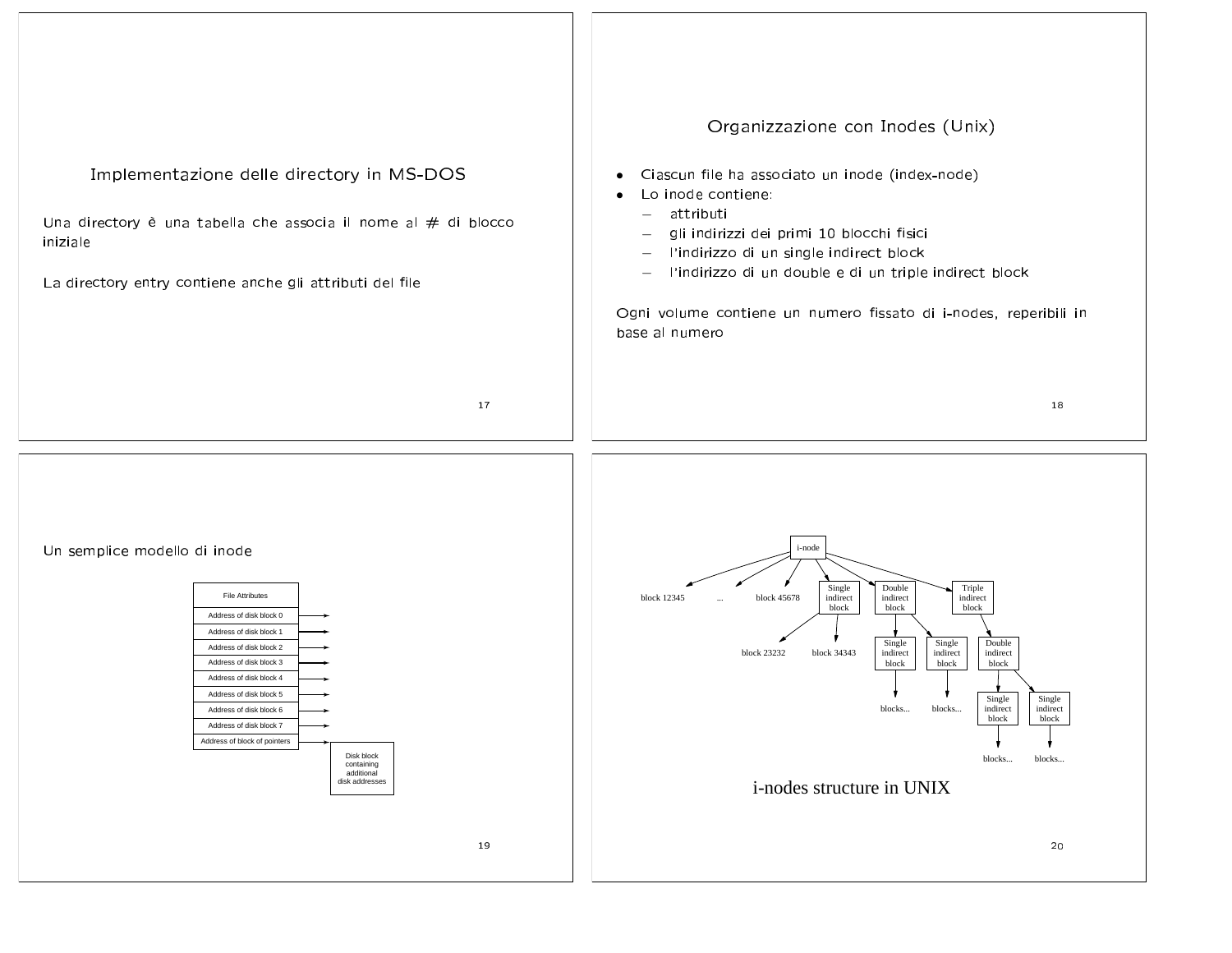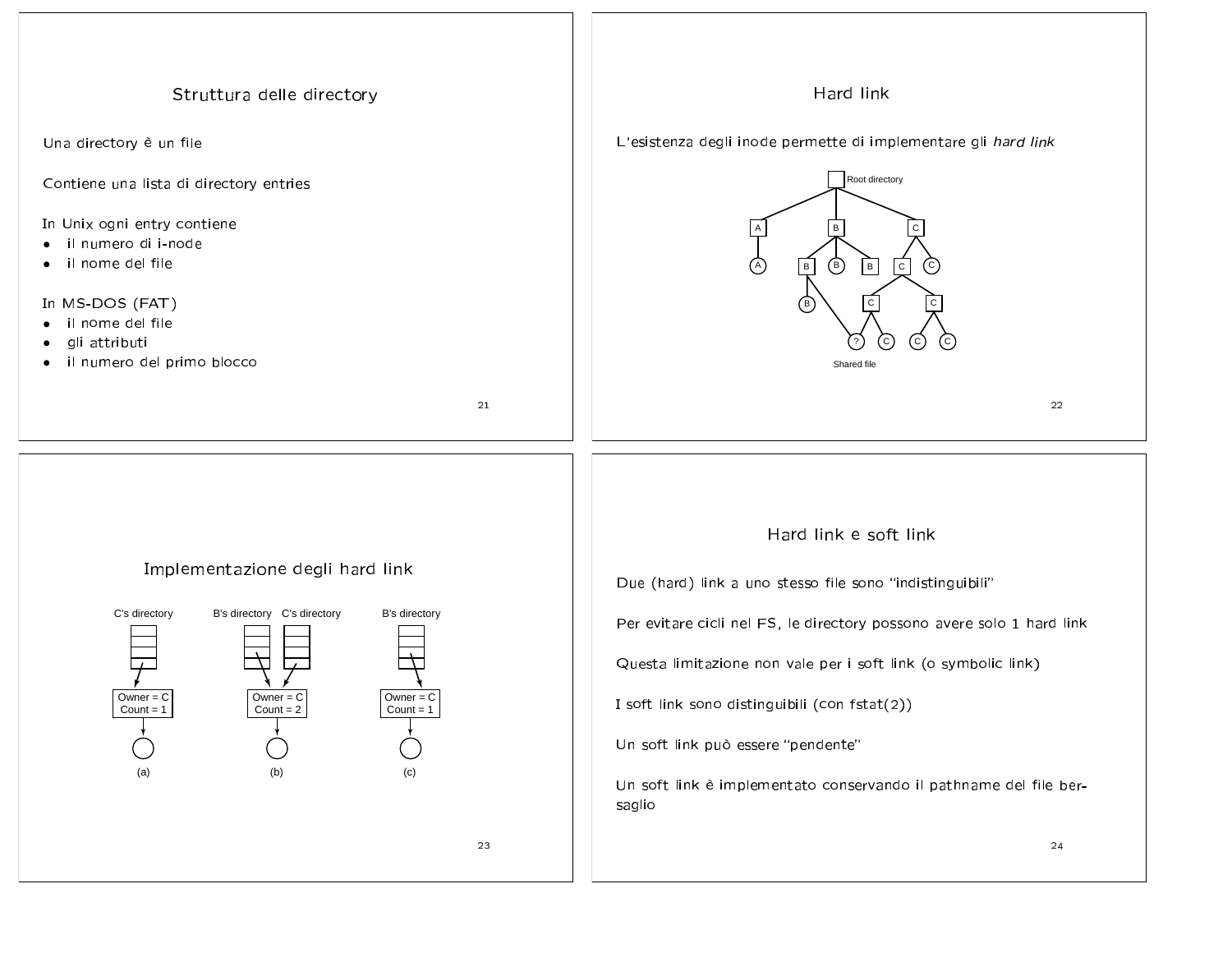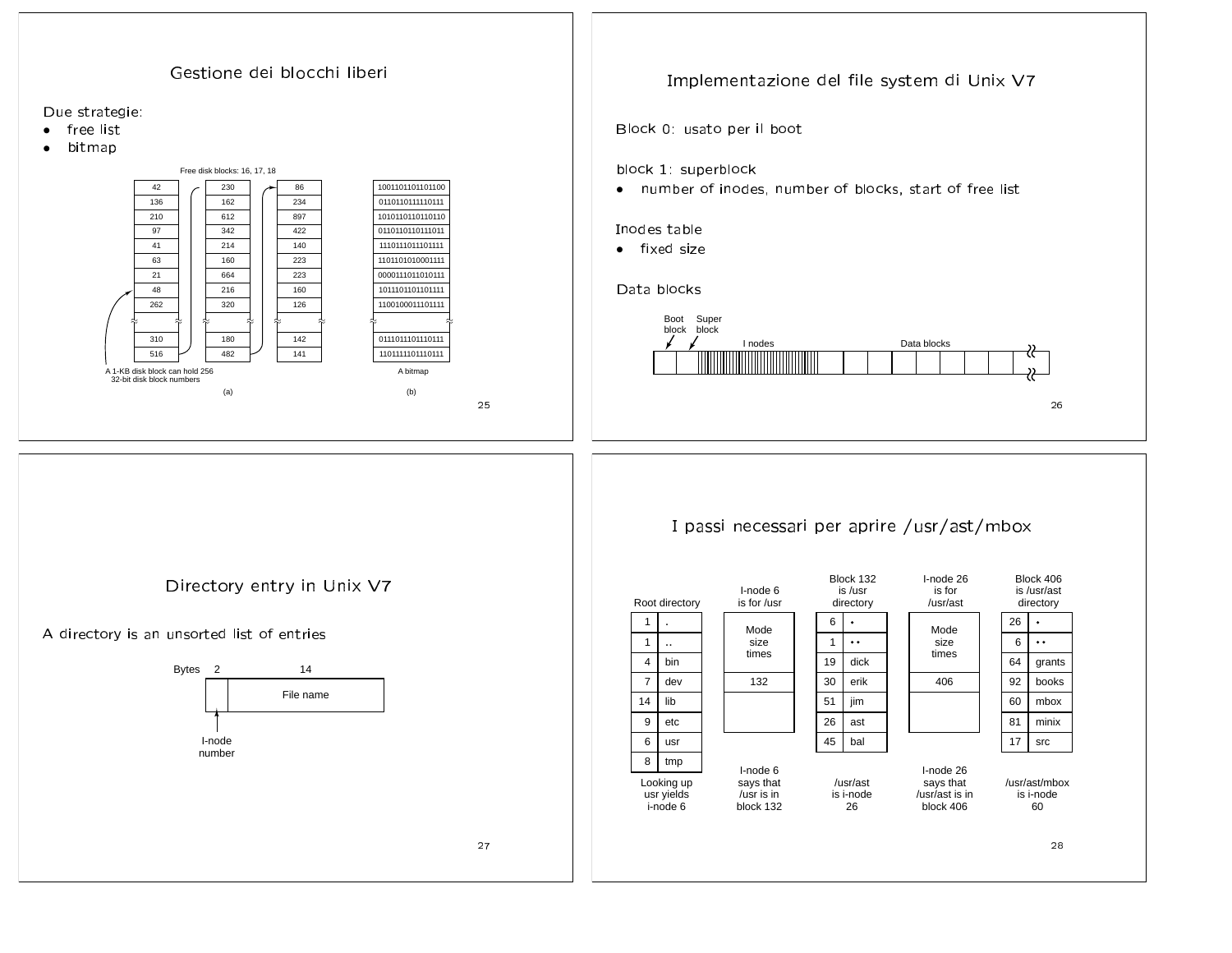





## The Berkeley Fast File System (FFS) (ii)

Cylinder groups: si cerca di tenere i data block vicino al loro inode



## The Linux Ext2 File System

I dischi a geometria virtuale rendono obsoleti i cylinder group

Ext2 divide il disco in block groups contigui, senza tener conto della geometria

Ciascun block group è un FS in miniatura: superblock, inode table, free blocks bitmap, data blocks

Si cerca di allocare blocchi sempre nello stesso block group dell'inode



## Altre ottimizzazioni in Ext2

Quando si deve aggiungere un data block a un file, si cerca di prenderlo consecutivo

Se non è possibile si cerca di prenderlo dallo stesso block group

Un file nuovo prende il primo data block dallo stesso group della sua directory

Le directory sono sparse uniformemente su tutto il FS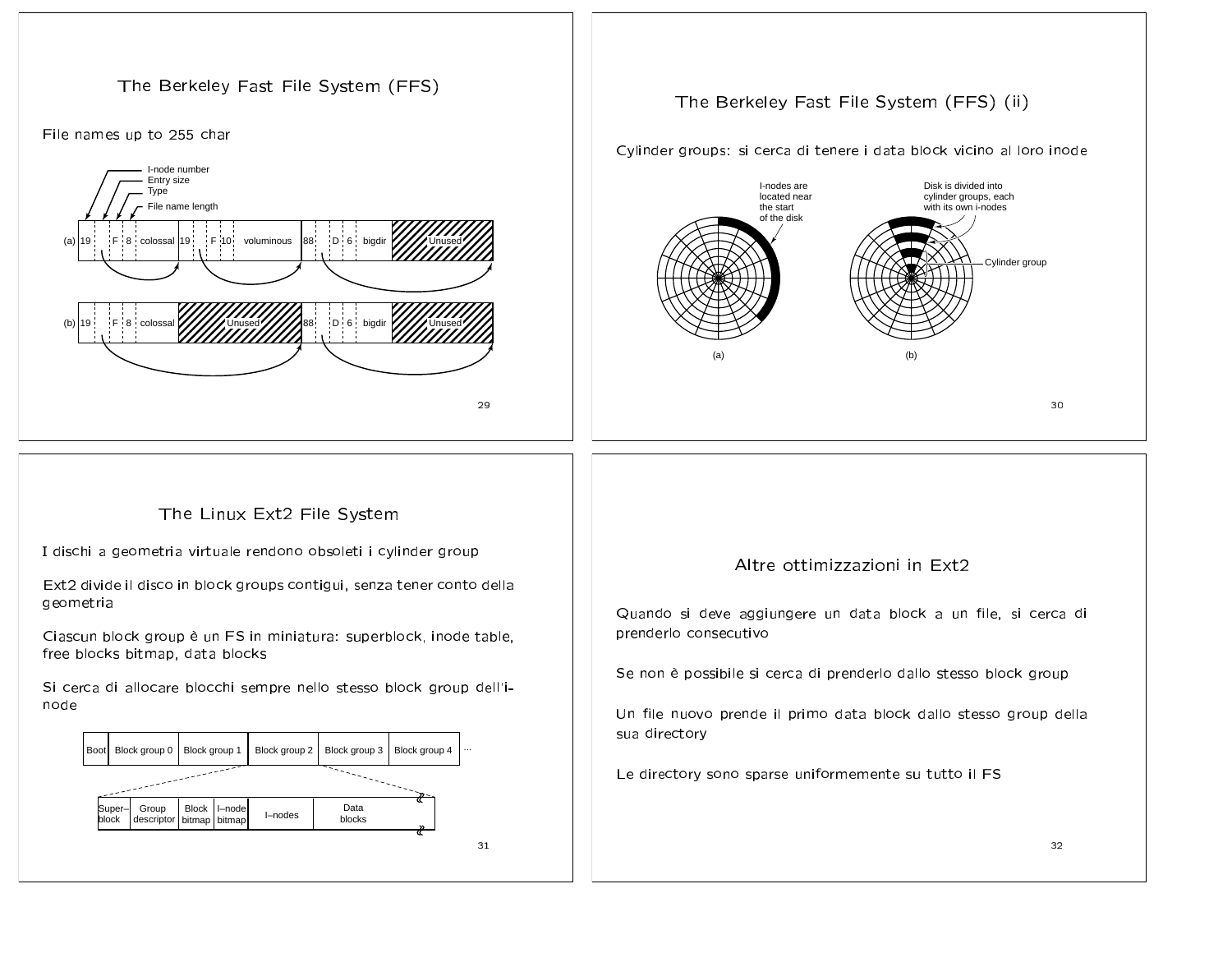| Tipi di filesystem                                                                                                                                                                                                                                                                                                                                                                                                                                                                                                                                                                             |                                                                                                                                                                                                                                                                                                                                                                     |
|------------------------------------------------------------------------------------------------------------------------------------------------------------------------------------------------------------------------------------------------------------------------------------------------------------------------------------------------------------------------------------------------------------------------------------------------------------------------------------------------------------------------------------------------------------------------------------------------|---------------------------------------------------------------------------------------------------------------------------------------------------------------------------------------------------------------------------------------------------------------------------------------------------------------------------------------------------------------------|
| Filesystem speciali<br>• non corrispondono a veri dispositivi hardware<br>proc: fornisce informazioni sullo stato del kernel<br>tmpfs: per file temporanei conservati in ram<br>$\bullet$<br>shm: fornisce regioni di memoria condivise per IPC<br>Filesystem basati su dispositivi a blocchi<br>ext2: il filesystem tradizionale di Linux<br>ext3: la versione "journaled" di ext2<br>reiserfs, jfs, xfs: altri filesystem con "journaling"<br>· vfat: il filesystem di Windows 95<br>Filesystem di rete<br>• NFS: tradizionale di Unix<br>· SMB: di Microsoft, implementato in "Samba"<br>33 | Montare un filesystem<br>Ogni filesystem ha una root directory<br>Il filesystem la cui root coincide con la root del sistema è il root<br>filesystem<br>Altri filesystem possono essere montati sull'albero delle directory<br>La directory su cui è montato un FS è detta mount point<br>Dopo la mount, i contenuti precedenti della directory sono nascosti<br>34 |
| Montare un filesystem (ii)<br>mount -t fstype [ -o options ] device dir<br>monta un filesystem specificato da device sulla directory dir<br>mount -t vfat /dev/hda2 /win<br>mount -t ext2 -o rw, noatime /dev/hdb1 /mnt/altrodisco<br>35                                                                                                                                                                                                                                                                                                                                                       | Network File System<br>Realizzato da Sun nel 1985<br>La specifica è nel public domain (cf. SMB)<br>Client-server<br>disk store<br>server<br>network<br>client<br>client<br>client<br>client<br>client<br>36                                                                                                                                                         |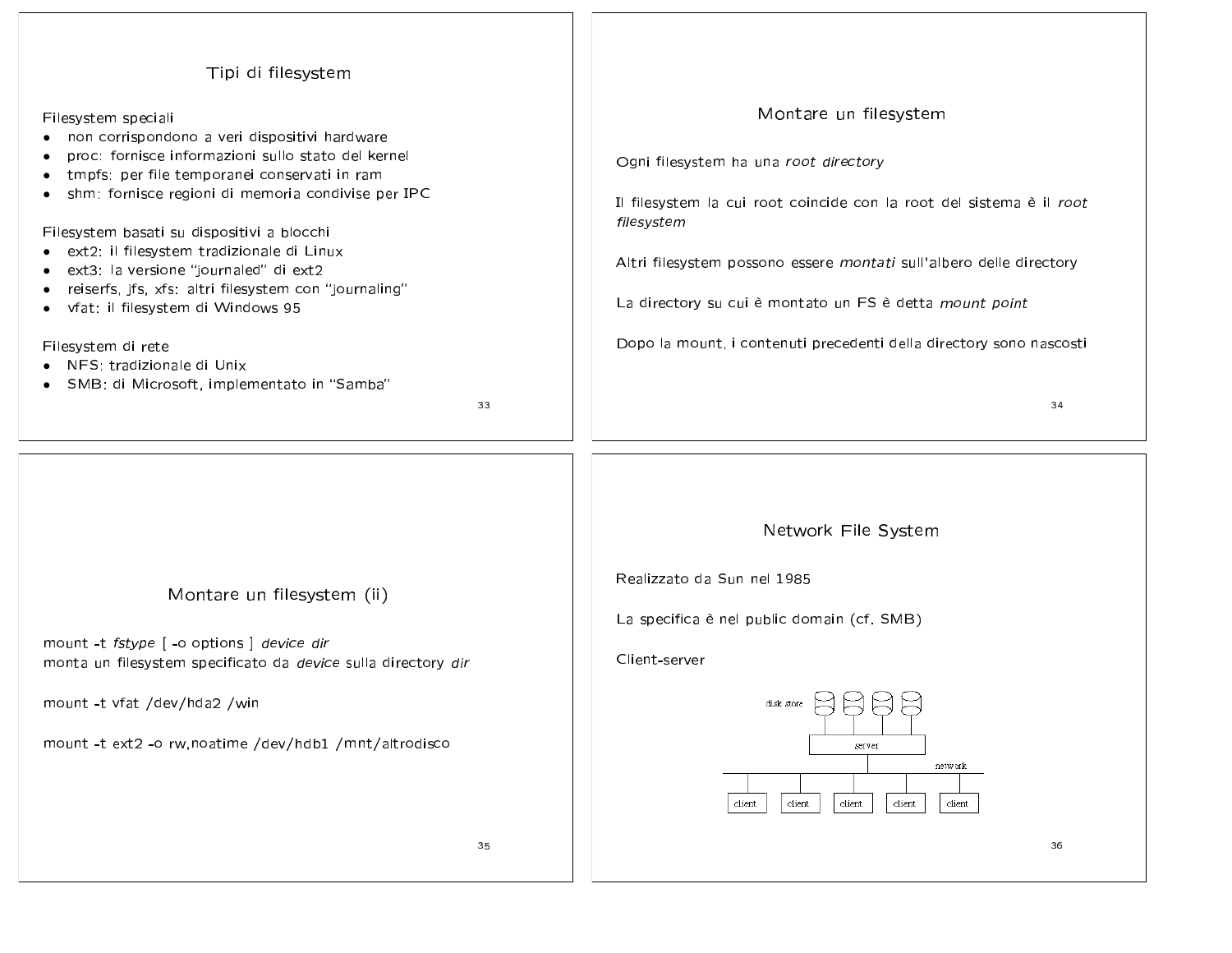| NFS (ii)                                                                                                                                                                                                                                                                                                                                                                                                                                                                                                                                                                             |                                                                                                               |                                                                                                                                                                                                                                                                                                                                                                                                                                |
|--------------------------------------------------------------------------------------------------------------------------------------------------------------------------------------------------------------------------------------------------------------------------------------------------------------------------------------------------------------------------------------------------------------------------------------------------------------------------------------------------------------------------------------------------------------------------------------|---------------------------------------------------------------------------------------------------------------|--------------------------------------------------------------------------------------------------------------------------------------------------------------------------------------------------------------------------------------------------------------------------------------------------------------------------------------------------------------------------------------------------------------------------------|
| transport-independent                                                                                                                                                                                                                                                                                                                                                                                                                                                                                                                                                                |                                                                                                               | Installare NFS                                                                                                                                                                                                                                                                                                                                                                                                                 |
| presume che client e server siano connessi in rete locale veloce<br>sicurezza:<br>il client presenta lo UID e i GID dell'utente al server<br>si presume che il client non "bari"<br>$\Rightarrow$<br>i dati sono trasmessi in chiaro<br>si presume che sia usato in una rete sicura<br>$\Rightarrow$<br>NFS è stateless ( $\Rightarrow$ robust)<br>ogni richiesta è autocontenuta<br>il server può fare un reboot senza causare errori alle app. client<br>la performance non dipende dal $#$ di client, ma dal traffico                                                             | 37                                                                                                            | Server:<br># /etc/exports: NFS file systems being exported. See exports(5).<br>192.168.1.9(rw)<br>$/\text{pub}$ (ro)<br>Client:<br># mount $192.168.1.2$ ://mnt/nfs<br>38                                                                                                                                                                                                                                                      |
| Il protocollo NFS<br>action<br>request<br>GETATTR<br>get file attributes<br>SETATTR<br>set file attributes<br><b>LOOKUP</b><br>look up file name<br>READLINK read from symbolic link<br><b>READ</b><br>read from file<br><b>WRITE</b><br>write to file<br><b>CREATE</b><br>create file<br><b>REMOVE</b><br>remove file<br><b>RENAME</b><br>rename file<br>LINK<br>create link to file<br><b>SYMLINK</b><br>create symbolic link<br>MKDIR<br>create directory<br><b>RMDIR</b><br>remove directory<br>READDIR<br>read from directory<br><b>STATFS</b><br>get filesystem attributes yes | idempotent<br>yes<br>yes<br>yes<br>yes<br>yes<br>yes<br>yes<br>no<br>no<br>no<br>yes<br>no<br>no<br>yes<br>39 | Il protocollo NFS (ii)<br>LOOKUP (pathname):<br>il server verifica se l'utente ha diritto di vedere il file<br>$\bullet$<br>il server restituisce una file handle<br>$\bullet$<br>la handle identifica il file per tutte le richieste successive<br>$\bullet$<br>la handle è composta da:<br>$\bullet$<br>filesystem id + inode $#$ + file creation date<br>La handle è time stable: è valida fintantoché il file esiste<br>40 |